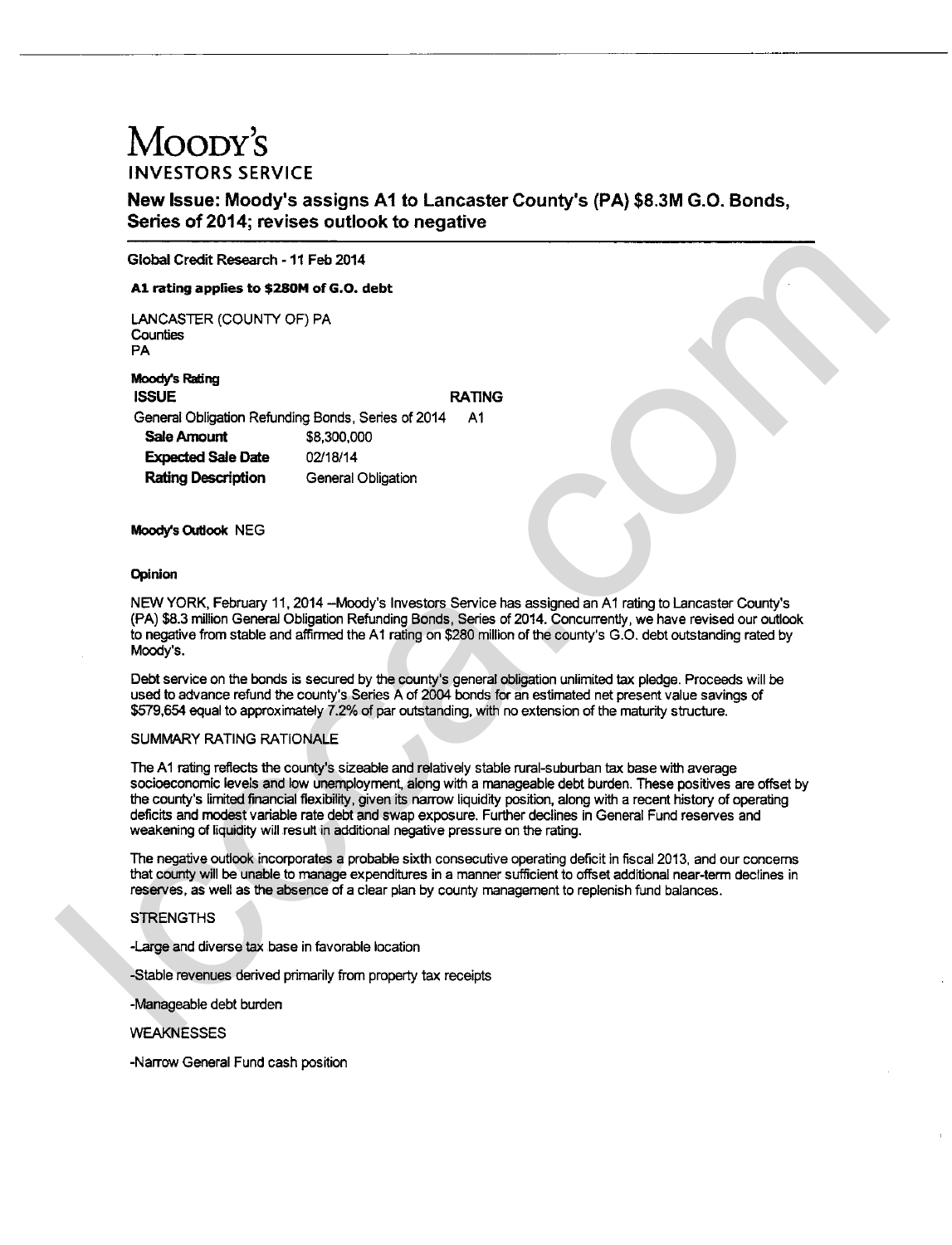#### -Pattern of operating deficits and declining reserves

#### DETAILED CREDIT DISCUSSION

#### NARROW FINANCIAL POSITION FOLLOWING FIVE CONSECUTIVE OPERATING DEFICITS, AND A POSSIBLE SIXTH

Lancaster County's narrow financial position results from a five-year pattern of General Fund operating deficits driven by weak revenue forecasting and repeated appropriations of General Fund reserves to balance annual budgets prior to fiscal 2013. The county was generally able to replenish a significant portion of these appropriations due to strong cost controls, but General Fund reserve levels nevertheless declined from a recent high of \$21.1 million in fiscal 2007 (equal to 16.8% ofrevenues) to \$8.2 million, or a much weaker 5.4% of operating revenues (including \$9.2 million of appropriated reserves) in fiscal 2012. Fiscal 2012 audited results were inflated by the inclusion of \$26.4 million of capital lease proceeds in the General Fund; when these proceeds are backed out the remaining fund balance equaled \$8.2 million and cash was less than \$1 million. The capital lease proceeds are being used to fund capital improvements to the county's 911 system in fiscal years 2012 through 2015. In our view, the narrow reserves and limited cash provide a weakened margin with which to offset potential cost pressures, including those related to the county's modest amount of variable rate debt and swap exposure. dividends to the state interaction of the state of the state of the state of the state of the state of the state of the state of the state of the state of the state of the state of the state of the state of the state of th

Excluding capital lease proceeds, fiscal 2012 (December 31 yearend) concluded with a fifth consecutive operating deficit, despite the county's strong cost containment measures, with General Fund reserves declining by \$3 million from fiscal 2011. The final draw on reserves was slightly greater than expected; projections had been for \$2.5 million. Reasons for the draw included \$2.8 million in below-budget departmental income and state revenue transfers, as well as higher-than-expected corrections costs related to employee overtime at the county jail. The county was able to replenish nearly half of a \$9.2 million reserve appropriation by realizing strong cost variances in general government (\$6.1 million), judicial (\$1.7 million), and capital costs (\$2.5 million). General Fund cash, not counting the capital lease proceeds, was a very weak \$586,300 (0.4% of revenues), providing a limited cushion to offset unexpected costs.

The county's \$161 million fiscal 2013 budget was the first in six years to be structurally balanced without the use of reserves and included a 9.5% property tax rate increase that generated \$10.3 million in new revenues. County officials report that revenues tracked closely to budget and rose by \$14 million over fiscal 2012 (although the use of \$5 million capital lease proceeds to cover 91 1 improvements partly accounts for this increase).

While officials had initially anticipated a modest surplus. the issuance of a \$4.9 million arbitration award for the county's correctional officers union in August 2013 mooted that outcome. Officials stated in October 2013 that they would divide payment of the award between late fiscal 2013 and early 2014 in order to conserve fund balances, but ultimately decided to pay the entirety of the award in fiscal 2013, leading to an estimated \$1.2 million draw on General Fund balance (unaudited). This sixth consecutive draw - **if** borne out - would reduce General Fund reserves to \$6.9 million, or about 4.5% of revenues, which is well below the median for similarly-rated US counties. The situation highlights the risks of low reserve balances, as the county was unable to preserve its already-thin fund balances due to the award payment.

The \$166 million fiscal 2014 budget is balanced without the use of reserves, did not include a property **tax** increase and is structured to add \$880,000 to reserves. Management has not, as of this time, articulated a coherent plan to restore reserves back to historical levels. Future rating reviews will factor the county's ability to maintain financial flexibility and adequate reserve levels going forward. Further operating deficits will negatively pressure the rating.

#### LARGE AND RELATIVELY STABLE TAX BASE WITH DIVERSE ECONOMY

We believe that growth within the county's sizeable \$39.1 billion tax base will remain relatively stable despite experiencing slight declines in 2010 through 2013 totaling 6.3% of full valuation given a weak residential housing market. The county is primarily residential (70% of assessed value), with a solid agricultural base and strong healthcare industry presence. The county ranks first in agricultural production for counties east of the Mississippi River, and is one of the top 20 in the nation for agriculture. Lancaster General Hospital (revenue bonds rated Aa3/stable outlook), the county's largest employer with over 7,000 employees, provides economic stability as the dominant regional health services provider.

New growth and development in both the residential and commercial sectors has been slow since 2008, but is expected to increase in the near term; the five-year annual average rate of full value decline was -1.0% for 2009 to 2013. The county's population grew by 10.4% between 2000 and 2010, rising to 519,445 and indicating that the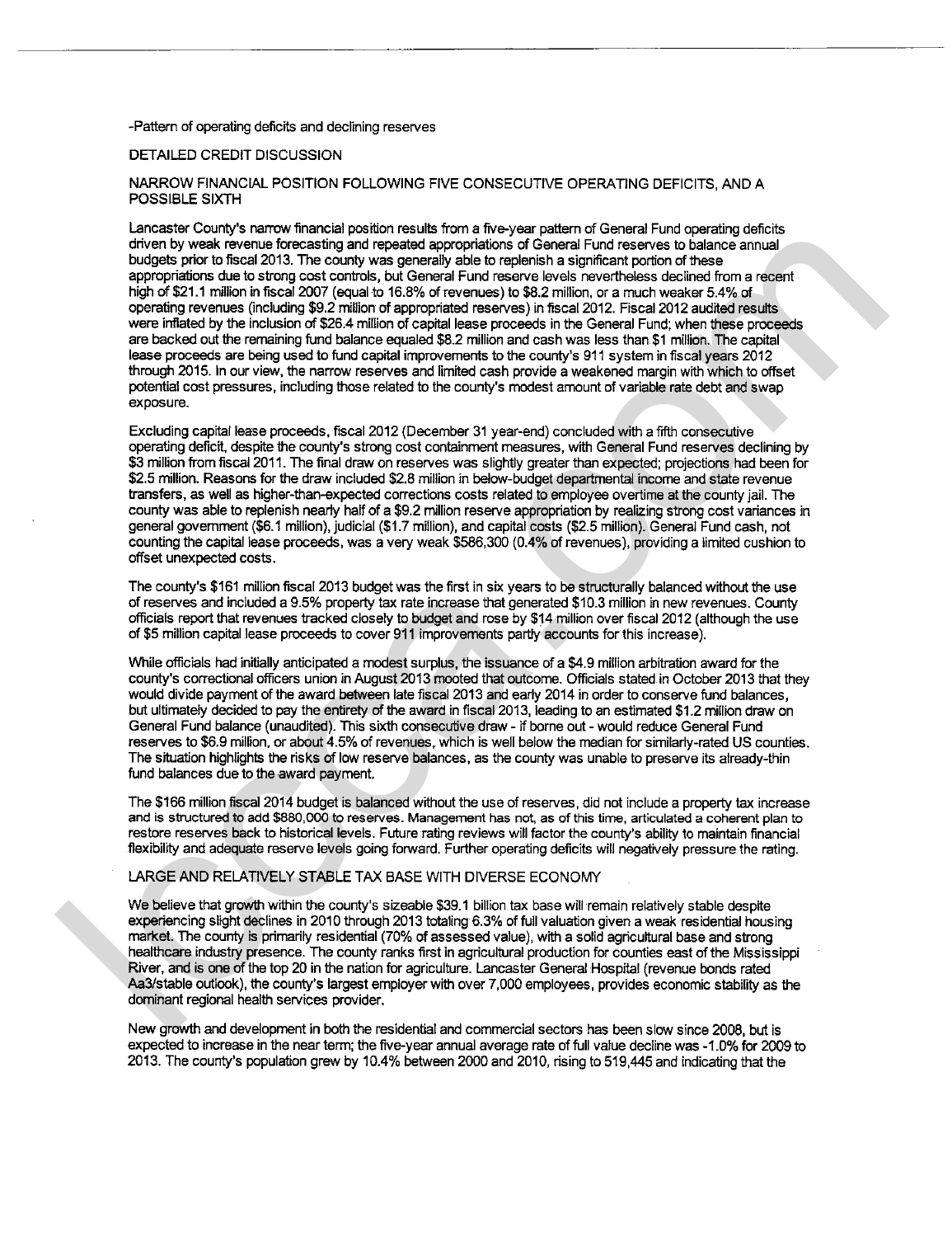county remains an attractive place to relocate given a low cost of living and far below average unemployment rate (5.5% in November 2013) relative to the commonwealth (6.8%) and nation (6.6%). Income levels are average, with per capita and median family income at 95.6% and 102.1% of the state medians. The county's full value per capita is a solid \$74,747 (close to the US median). Recent economic development includes the planned construction of an Urban Outfitters fulfillment center in Salisbury Township (not rated) is expected to generate 500 new jobs in the county.

#### MANAGEABLE DEBT POSITION WITH MODEST VARIABLE RATE AND SWAP EXPOSURE

We expect the county's debt position will remain manageable, although its above average debt service costs - an estimated 16.2% of fiscal 2012 expenditures - and slow principal amortization (61.2% paid within 10 years) could present future challenges given limited revenue growth. **Management** reports that outside of jail and ongoing bridge repair costs, capital and facility needs have been addressed for the foreseeable future, and little new debt is likely to be issued in the near-term. The jail is presently at capacity and discussions for addressing potential increased demand are ongoing. The direct debt burden is manageable at 0.7% of full valuation, just above the US median for counties. Significant overlapping municipal and school district debt increase the werall debt burden to an aboveaverage 5% of full valuation.

Approximately 14% of the county's outstanding debt is in variable rate mode and consists of the Series A of 2002 Notes (\$25 million) issued through the Delaware Valley Regional Finance Authonty (rated A215table outlook) and the Series C of 2013 Bonds (\$20 million), which is a floating rate note (FRN) provided by Wells Fargo Municipal Finance LC. The FRN pays interest at a floating rate equal to 70% of LIBOR plus **a** 55 basis point spread during the initial three-year index period, and is subject to a mandatory tender on August 1, 2016. The Series A of 2002 notes **bear** interest at a floating rate linked to SlFMA and are not putable.

The county has one active floating-to-fixed rate swap and one fixed-to-floating swaption agreement. The county entered into a floating-to-fixed interest rate swap with JP Morgan Chase & Co. (senior unsecured rated A3/stable **wtlook)** in 2001 for an original notional amount of \$24.9 million related to the county's Series A of 2002 Notes. The swap amortization schedule mirrors that of the bonds and the swap terminates at the bond maturity date of October 25,2030. The county also entered into three fixed-to-floating swaption agreements in 2004 that were initially eligible for exercise on November 1.2009. The three fixed-to-floating swaption agreements were restructured into a single agreement with the Royal Bank of Canada (senior unsecured rated Aa3lstable) in November 2013. The exercise date of the new, single swaption is October 28, 2016. If not exercised on that date by the counterparty, then the swaption will expire. According to county management, there is no indication that the counterparty plans to exercise the swaption. MANAGEME DESTIFOSITION with MODEST VARIABLE RATE AND SWAPP EXPOSURE THE MONESTER COMPARE INTERFERENCES (1965) The control of the state of the state of the state of the state of the state of the state of the state of the s

The county's current total aggregate mark-to-market position for its swap and swaption is a negative \$10 million. Although the county's combined cash reserves are sufficient to cover this amount in the event that all the derivative agreements were terminated simultaneously, this would severely limit the county's ability to respond to normal budget fluctuations. However, the county is able to bond for termination payments. which would provide added financial flexibility to help mitigate this risk. Future rating reviews will incorporate the county's ability to effectively manage **its** derivative and vanable rate debt exposures.

#### ADEQUATE PENSION FUNDING LEVELS

The county sponsors the Lancaster County Employee Retirement Plan, a single-employer cost-sharing defined benefit plan covering substantially all employees. The county's Annual Required Contribution (ARC) was \$7.1 million in fiscal 2012, representing a manageable 4.8% of General Fund expenditures; the county funded its entire ARC payment in 2012. The pension plan's funding level was 80.1% as of December 2012. The plan's unfunded actuarial accrued liability (UAAL) was \$46.9 million as of December 2012. The plan's adjusted net pension liability, under Moody's methodology for adjusting reported pension data, is \$174.2 million, or approximately 1.23 times operating revenues, which is just slightly above the national average. Moody's uses the adjusted net pension liability to improve comparability of reported pension liabilities. The adjustments are not intended to replace the county's reported liability information, but to improve comparability with other rated entities.

The county also offers an OPEB plan that is funded on a pay-go basis. The unfunded actuarial accrued liability for OPEB **was** \$71.6 million as of December 201 1. The county contributed 36% (\$2.2 million) of its annual OPEB cost in fiscal 2012. General Fund fixed costs, including debt service (16.2%), pensions (4.8%), and OPEB (1.5%) represented a sizable 22.5% of county General Fund expenditures in fiscal 2012. The county's ability to manage these growing fixed costs will factor prominently into future rating reviews.

OUTLOOK: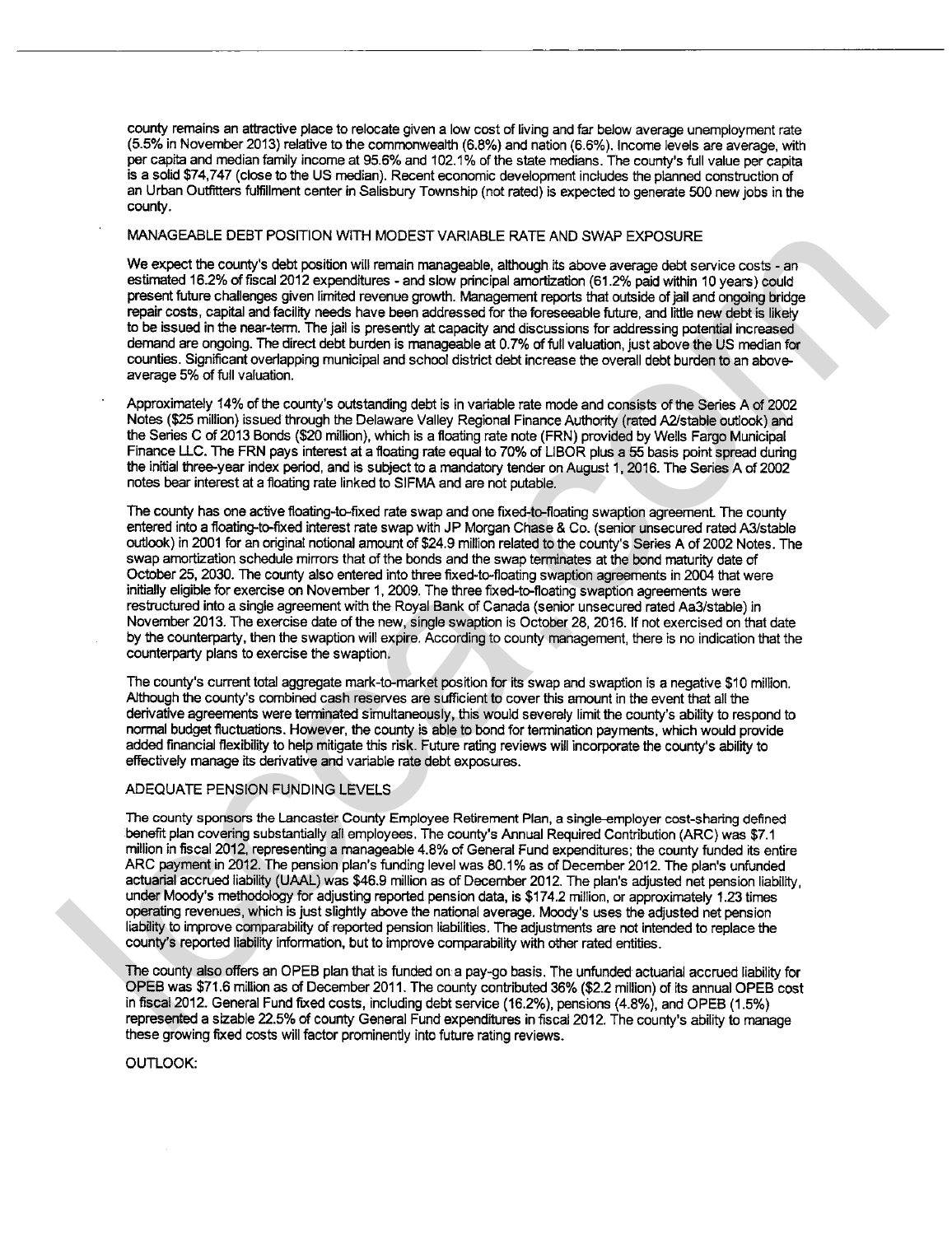The negative outlook incorporates a probable sixth consecutive operating deficit in fiscal 2013, and our concerns that county will be unable to manage expenditures in a manner sufficient to offset further near-term reserve appropriations, as well as the absence of a clear plan by county management to replenish financial reserves.

WHAT COULD CHANGE THE RATING - UP:

A trend of surplus operations and material improvement in cash and reserves.

-Established trend of structurally balanced budgets and operations.

WHAT COULD CHANGE THE RATING - DOWN:

-Failure to maintain adequate reserve and liquidity position.

- Unbudgeted increases in expenditures related to operations, variable rate debt, or swaps that deplete liquidity.

KEY STATISTICS:

2010 Population: 519,445 (10.4% increase since 2000)

2013 Full Valuation: \$39.1 billion

2013 Full Value Per Capita: \$74.747

2010 Median Family Income (as % of PA and US): (102.1% and 102.7%)

Unemployment Rate (November 2013): 5.5%

Payout of Principal (10 years): 61.2%

Operating fund balance, fiscal 2012: 5.4%

5-year dollar change in fund balance as % of revenues (2007 to 2012): -9.10%

Cash balance, fiscal 2012: 0.25%

5year dollar change in cash balance as % of revenues (2007 to 2012): -15.30%

Institutional framework, PA counties: Aa

5-year average of operating revenues/operating expenditures: 0.98x

Debt to full value: 0.80%

Debt to operating revenues 2.1x

3-year average of Moody's adjusted net pension liability to full value: 0.37%

3-year average of Moody's adjusted net pension liability to operating revenues: 1.05x

Post-sale Panty Debt Outstanding: \$310 million (\$280 million rated by Moody's)

RATING METHODOLOGY

The principal methodology used in this rating was US Local Government General Obligation Debt published in January 2014. Please see the Credit Policy page on www.moodys.com for a copy of this methodology.

#### REGULATORY DISCLOSURES

For ratings issued on a program, series or categorylclass of debt, this announcement provides certain regulatory disclosures in relation to each rating of a subsequently issued bond or note of the same series or categorylclass of debt or pursuant to a program for which the ratings are derived exclusively from existing ratings in accordance with Moody's rating practices. **For** ratings issued on a support provider, **this** announcement provides certain regulatory disclosures in relation to the rating action on the support provider and in relation to each particular rating action for securities that derive their credit ratings from the support provider's credit rating. For provisional ratings, -Elaboration of order of the matching balance of buying and considers.<br>
WHAT COULD CHANGE THE FATHION - DOWNE (Walliston, variable rate ostat or swapp that deplots build<br>
-Fature to matching about means on the products rel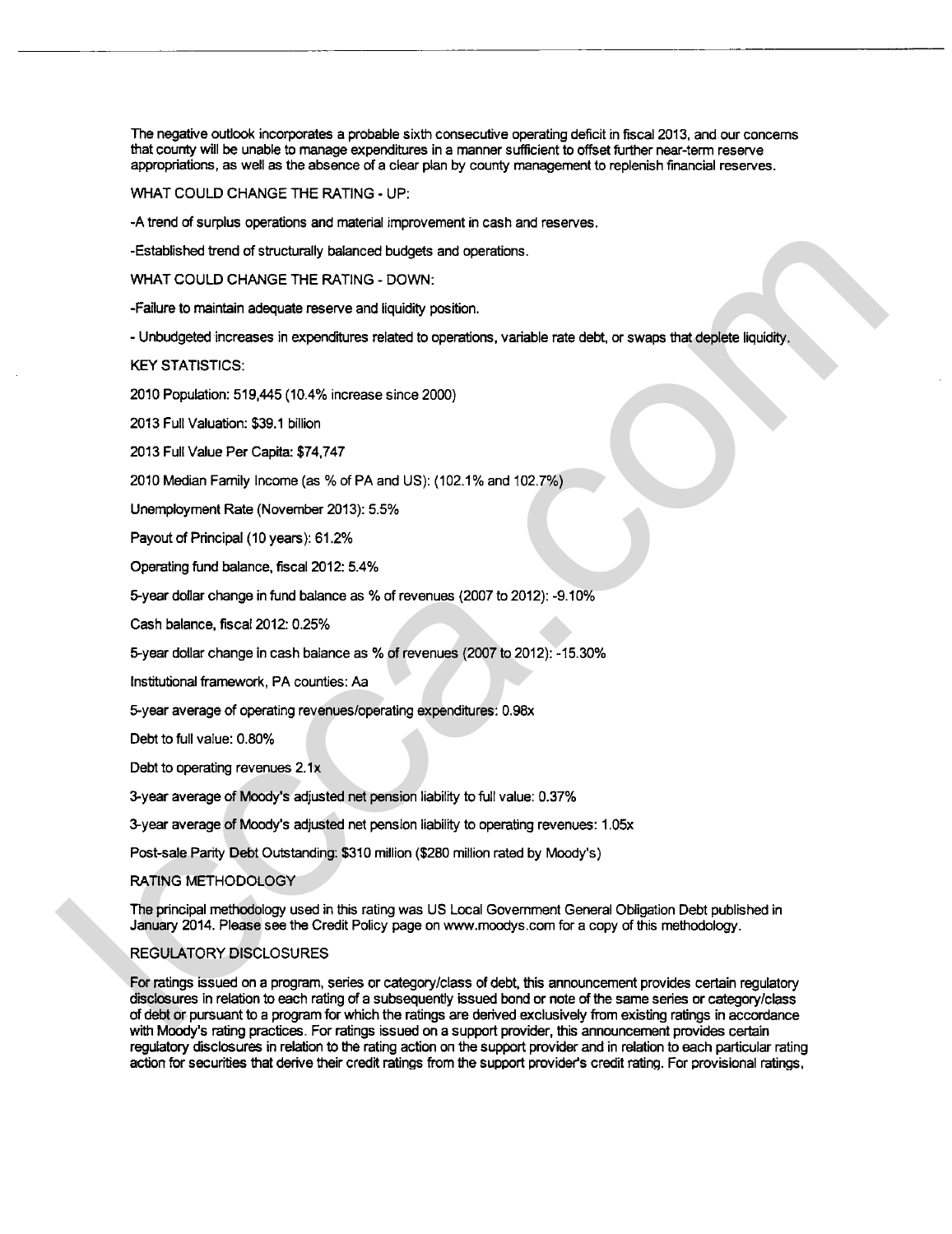this announcement provides certain regulatory disclosures in relation to the provisional rating assigned, and in relation to a definitive rating that may be assigned subsequent to the final issuance of the debt, in each case where the transaction structure and terms have not changed prior to the assignment of the definitive rating in **a** manner that would have affected the rating. For further information please see the ratings tab on the issuer/entity page for the respective issuer on www.moodys.com.

Regulatory disclosures contained in this press release apply to the credit rating and, if applicable, the related rating outlook or rating review.

Please see www.moodys.com for any updates on changes to the lead rating analyst and to the Moody's legal entity that has issued the rating.

Please see the ratings tab on the issuer/entity page on www.moodys.com for additional regulatory disclosures for each credit rating.

Michael D'Arcy Lead Analyst Public Finance Group Moody's lnvestors Service

Vito Galluccio Backup Analyst Public Finance Group Moody's lnvestors Service

Josellyn Yousef Additional Contact Public Finance Group Moody's Investors Service

#### **Contacts**

Journalists: (212) 553-0376 Research Clients: (212) 553-1653

Moody's lnvestors Service, Inc 250 Greenwich Street New York, NY 10007 USA

# **INVESTORS SERVICE**

**O** 2014 Moody's Corporation. Moody's lnvestors Service. Inc., Moody's Analytics, Inc. **and/or** their licensors and affiliates (collectively, "MOODY'S"). All rights reserved.

**CREDIT RATINGS ISSUED BY MOODY'S INVESTORS SERVlCE, INC. ("MIS") AND ITS AFFILIATES ARE MOODY'S CURRENT OPINIONS OF THE RELATIVE FUTURE CREDIT RISK OF EhTiTlES, CREDIT COMMITMENTS, OR DEBT OR DEBT-LIKE SECURITIES, AND CREDIT RATINGS AND RESEARCH WBUCATlONS PUBLISHED BY MOODY'S ("MOODY'S PUBLICATION") MAY INCLUDE MOODY'S CURRENT OPINIONS OF THE RELATIVE FUTURE CREDIT RISK OF ENTITIES, CREDIT COMMITMENTS,** OR DEBT OR DEBT-LIKE SECURITIES. MOODY'S DEFINES CREDIT RISK AS THE RISK THAT AN **ENmY MAY NOT MEET** ITS **CONTRACTUAL, FINANCIAL OBLIGATIONS AS THEY COME DUE AND ANY**  orient of microscopy and the animals on changes bitle lead rang analysis and bit but of microscopy<br>
Plays are www.mooky.com for any update on the age of the lead rang analysis and to be Mody's light<br>
Plays are the ratio or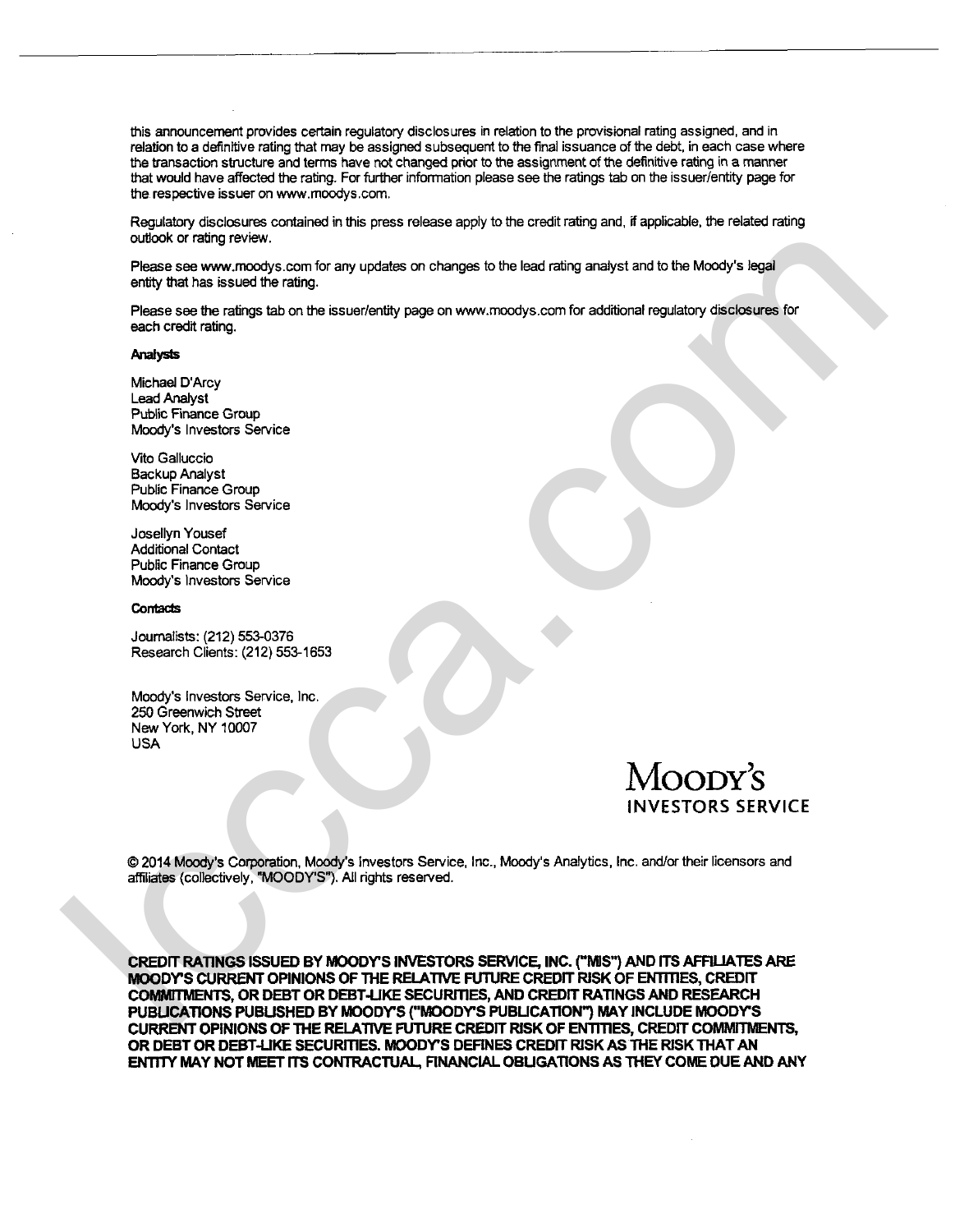ESTIMATED FINANCIAL LOSS IN THE EVENT OF DEFAULT. CREDIT RATINGS DO NOT ADDRESS ANY OTHER RISK, INCLUDING BUT NOT LIMITED TO: LIQUIDITY RISK, MARKET VALUE RISK, OR PRICE VOLATILITY. CREDIT RATINGS AND MOODYS OPINIONS INCLUDED IN MOODY'S PUBLICATIONS ARE NOT STATEMENTS OF CURRENT OR HISTORICAL FACT. MOODY'S PUBLICATIONS MAY ALSO INCLUDE QUANTITATIVE MODEL-BASED ESTIMATES OF CREDIT RISK AND RELATED OPINIONS OR COMMENTARY PUBLISHED BY MOODY'S **ANALYTICS,** INC. CREDIT RATINGS AND MOODY'S PUBLICATIONS DO NOT CONSTITUTE OR PROVIDE INVESTMENT OR FINANCIAL ADVICE, AND **CREDIT** RATINGS AND WDYS PUBLICATIONS ARE NOT AND DO NOT PROVIDE RECOMMENDATIONS TO PURCHASE SELL OR HOLD PARTICULAR SECURITIES NEITHER CREDIT RATINGS NOR MOODY'S PUBLICATIONS COMMENT ON THE SUITABILITY OF AN INVESTMENT FOR ANY PARTICULAR INVESTOR. MOODY'S ISSUES ITS CREDIT RATINGS AND PUBLISHES MOODY'S PUBLICATIONS WITH THE EXPECTATION AND UNDERSTANDING THAT EACH INVESTOR WILL, WITH DUE CARE. **MAKE** ITS OWN STUDY AND EVALUATION OF EACH SECURITY THAT IS UNDER CREAT WAND AND MODIVE PRIBATION (WITHOUT AND A DISCRETE PROFESSION CONTROLLAR SECURITY INTERFERENCE AND INCORPORATION CONTROLLAR SECURITY INTERFERENCE AND INCORPORATION OF A SECURITY THAT IS UNDER A MANUSCRIPT FOR MANUSCRI

MOODY'S CREDIT RATINGS AND MOODY'S PUBLICATIONS ARE NOT INTENDED FOR USE BY RETAIL INVESTORS AND TT WOULD BE RECKLESS FOR RETAIL INVESTORS TO CONSIDER MOODY'S CREDIT RATINGS OR MOODY'S PUBLICATIONS IN MAKING ANY INVESTMENT DECISION. IF IN DOUBTYOU SHOULD CONTACT YOUR FINANCIAL OR OTHER PROFESSIONAL ADVISER.

**ALL** INFORMATION CONTAINED HEREIN IS PROTECTED BY LAW. INCLUDING BUT NOT LIMITED TO. COPYRIGHT LAW, AND NONE OF SUCH INFORMATION MAY BE COPIED OR OTHERWISE REPRODUCED, REPACKAGED, FURTHER TRANSMITTED, TRANSFERRED, DISSEMINATED, REDISTRIBUTED OR RESOLD, OR STORED FOR SUBSEQUENT USE FOR ANY SUCH PURPOSE, IN WHOLE OR IN PART, IN ANY FORM OR MANNER OR BY ANY MEANS WHATSOEVER, BY ANY PERSON WITHOUT MOODY'S PRIOR WRITTEN CONSENT.

All information contained herein is obtained by MOODY'S from sources believed by it to be accurate and reliable. Because of the possibility of human or mechanical error as well as other factors, however, all information contained herein is provided "AS IS" without warranty of any kind. MOODY'S adopts all necessary measures so that the information it uses in assigning a credit rating is of sufficient quality and from sources MOODY'S considers to be reliable including, when appropriate, independent third-party sources. However, MOODY'S is not an auditor and cannot in every instance independently verify or validate information received in the rating process **or** in preparing the Moody's Publications.

To **the** extent **permitted** by law, MOODY'S and its directors, officers, employees, agents, representatives, licensors and suppliers disclaim liability to any person or entity for any indirect, special, consequential, or incidental losses or damages **whatsoever** arising from or in connection with the information contained herein or the use of or inability to use any such information, even if MOODYS or any of its directors, officers, employees, agents, representatives, licensors or suppliers is advised in advance of the possibility of such losses or damages, including but not limited to: (a) any loss of present **or** prospective profits **or** (b) any loss **or** damage arising where the relevant financial instrument is not the subject of a particular credit rating assigned by MOODY'S.